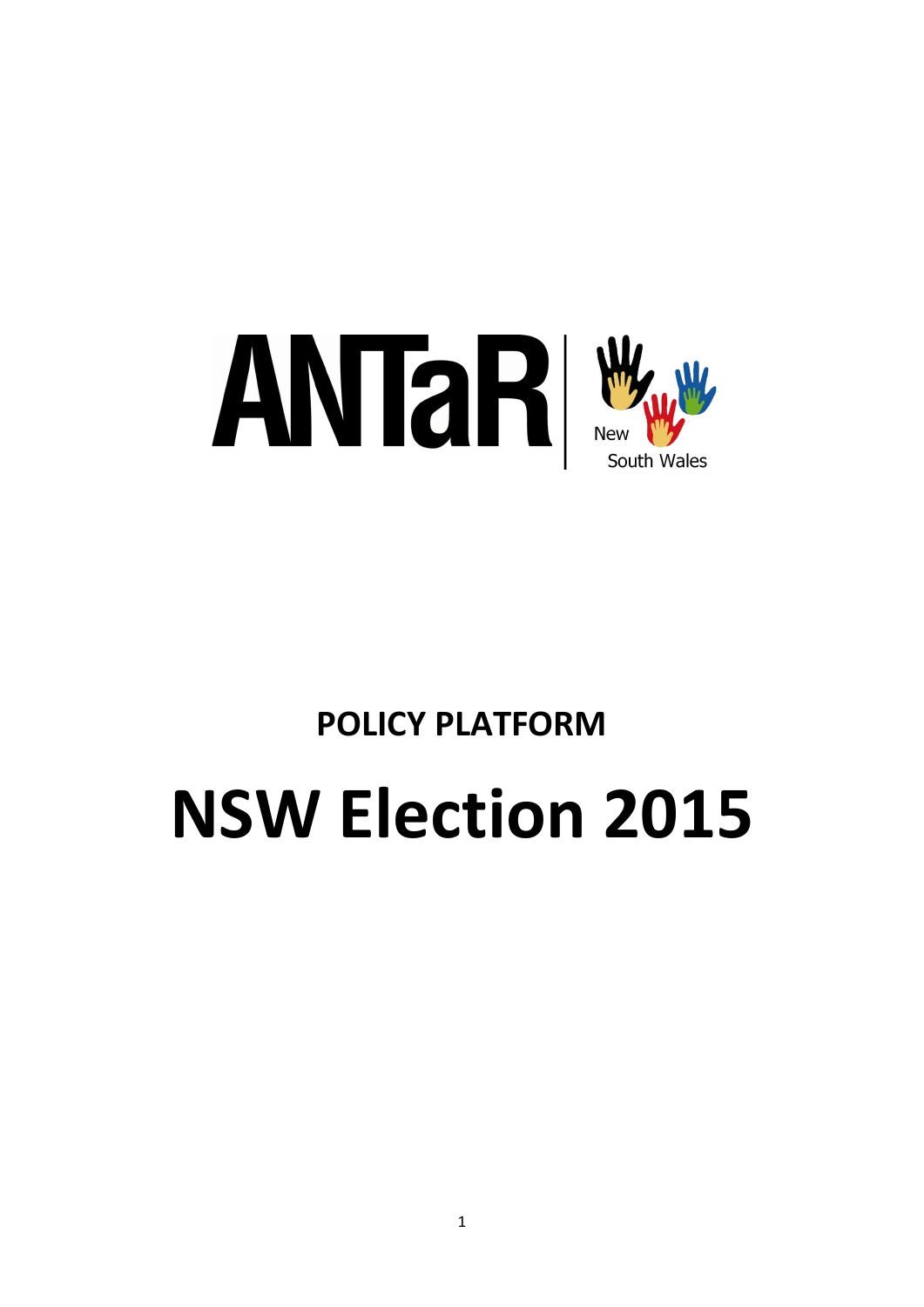# **Contents**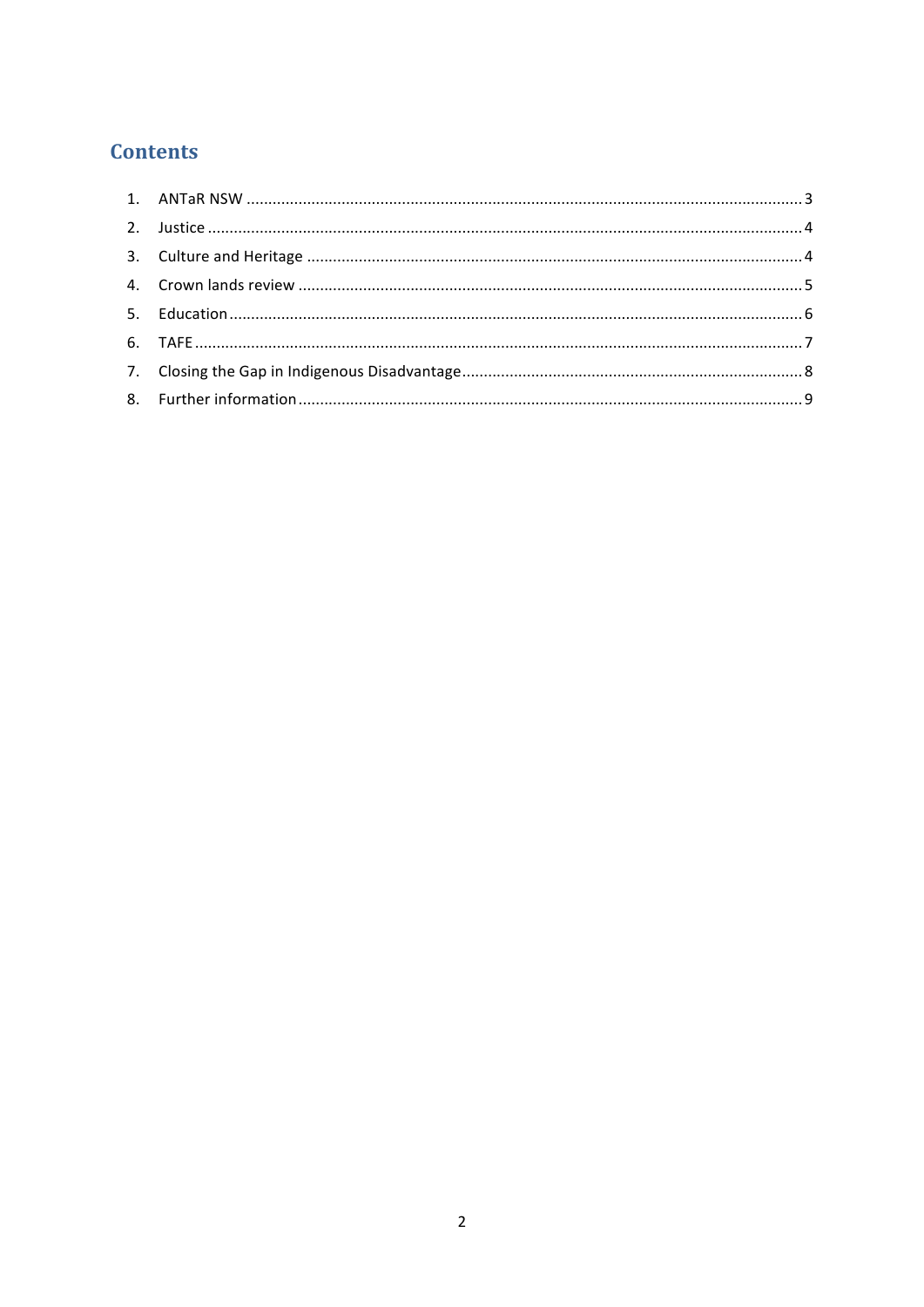# **1. ANTaR NSW**

ANTaR NSW's vision is Aboriginal peoples in communities across NSW enjoying the same respect, life chances and rights as their fellow Australians, with Aboriginal cultures respected and valued as integral to Australia's identity.

Our goal is to undertake informed, specialised campaigning and mobilise support that achieves justice and self-determination for Aboriginal people in New South Wales.

**ANTAR NSW:** 

- Lobbies decision makers on issues of Aboriginal justice and empowerment;
- Creates and supports opportunities for Aboriginal people to have influence against injustice;
- Works with individuals, communities, local reconciliation groups and other organisations to educate all about the injustices of the past & present, and the need to reconcile non-Aboriginal and Aboriginal Peoples in order to properly rectify these injustices.
- Informs ourselves, our members and the wider public about challenges, successes and opportunities relating to Aboriginal justice;
- Opposes racism and engenders respect and
- Connects with others, particularly Aboriginal peoples, to identify needs and opportunities for change.

This document identifies key priorities for reconciliation, Aboriginal rights and social justice. ANTaR NSW is seeking commitments from parties seeking election to the NSW Parliament on 28 March 2015 and from an incoming NSW Government to respond to and implement these priorities.

There are a number of other issues that affect Aboriginal peoples in NSW including (but not limited to) constitutional recognition, commitments to close the gap in health inequality, economic development, housing, land management, education & training, human rights and the implementation of the UN Declaration on the Rights of Indigenous People. An incoming NSW Government must recognise that the issues that affect Aboriginal peoples in NSW are multifaceted and diverse, and that coordinated approaches in collaboration with Aboriginal communities, community controlled organisations and between different levels of government must be implemented to support measures to ensure that Aboriginal peoples have the same life opportunities as non-Aboriginal peoples.

ANTaR NSW has developed a series of submissions relating to these issues that are available on the ANTaR NSW website - http://nsw.antar.org.au/.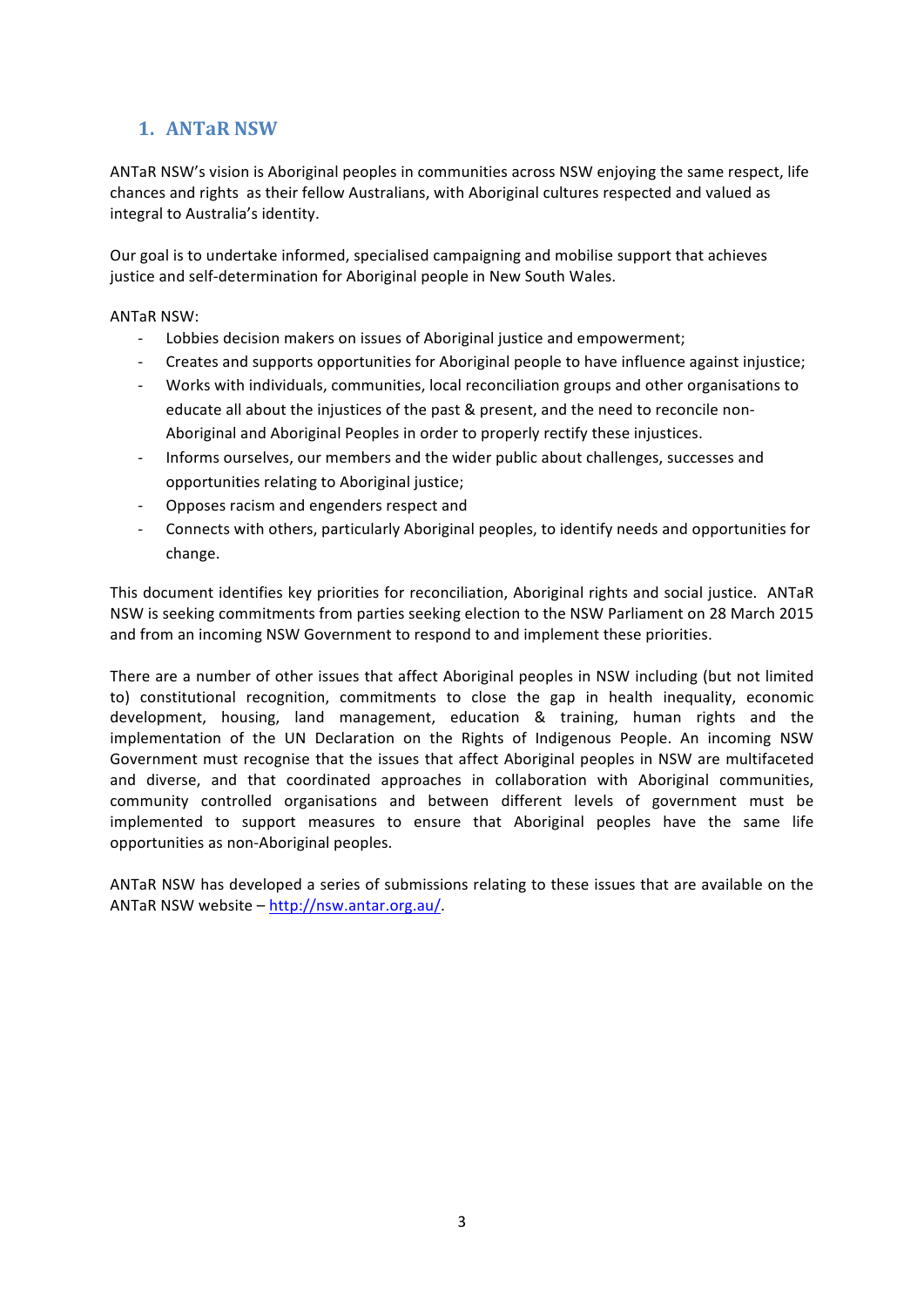# **2. Justice**

ANTaR NSW seeks a commitment to building safer communities and reducing the number of Aboriginal people in prison through the implementation of Justice Reinvestment.

In New South Wales, Aboriginal young people make up just 3% of the general population, but over half of the detention population. Aboriginal young people are 28 times more likely to be placed in juvenile detention than non-Aboriginal young people. We believe this is a crisis that must be addressed. 

ANTaR NSW is seeking a commitment to a multi-partisan approach to developing and implementing a Justice Reinvestment Plan for NSW that would:

- Ensure cross-departmental support, facilitation and implementation of community-driven justice reinvestment initiatives creating new organisational systems and smarter outcomes.
- Focus on increasing community safety, reducing crime, reducing incarceration, reducing recidivism and reducing long-term justice costs.
- Remove barriers to justice reinvestment including by reallocating resources into crime prevention and diversionary programs, increasing greater transparency of, and access to, data for communities, developing a framework of ongoing research, monitoring and evaluation of justice reinvestment.

Justice Reinvestment is a data driven approach that diverts funds into early intervention, crime prevention and diversionary programs, creating savings in the criminal justice system, which can be tracked and reinvested. It aims to address the underlying causes of crime and improve outcomes for both individuals and communities.

Tough on crime policies have failed the people of NSW, it's time to think differently. This state needs a safer, smarter approach, we cannot afford to lose another generation of Aboriginal young people to the criminal justice system.

The underlying causes of crime are varied and complex and individuals who have come into contact with the justice system are highly likely to have experienced multiple and severe social and economic disadvantage, including poverty and inter-generational trauma.

For more information about the successful Justice Reinvestment pilots being implemented in NSW, and the Just Reinvest NSW campaign which is supported by ANTaR, visit http://www.justreinvest.org.au. 

## **3. Culture and Heritage**

ANTaR NSW calls on an incoming NSW Government to commit to improving protection of Aboriginal culture and heritage in NSW by prioritising the reform of the Aboriginal culture and heritage system in NSW. The model for reform must be endorsed by peak Aboriginal organisations and Aboriginal peoples.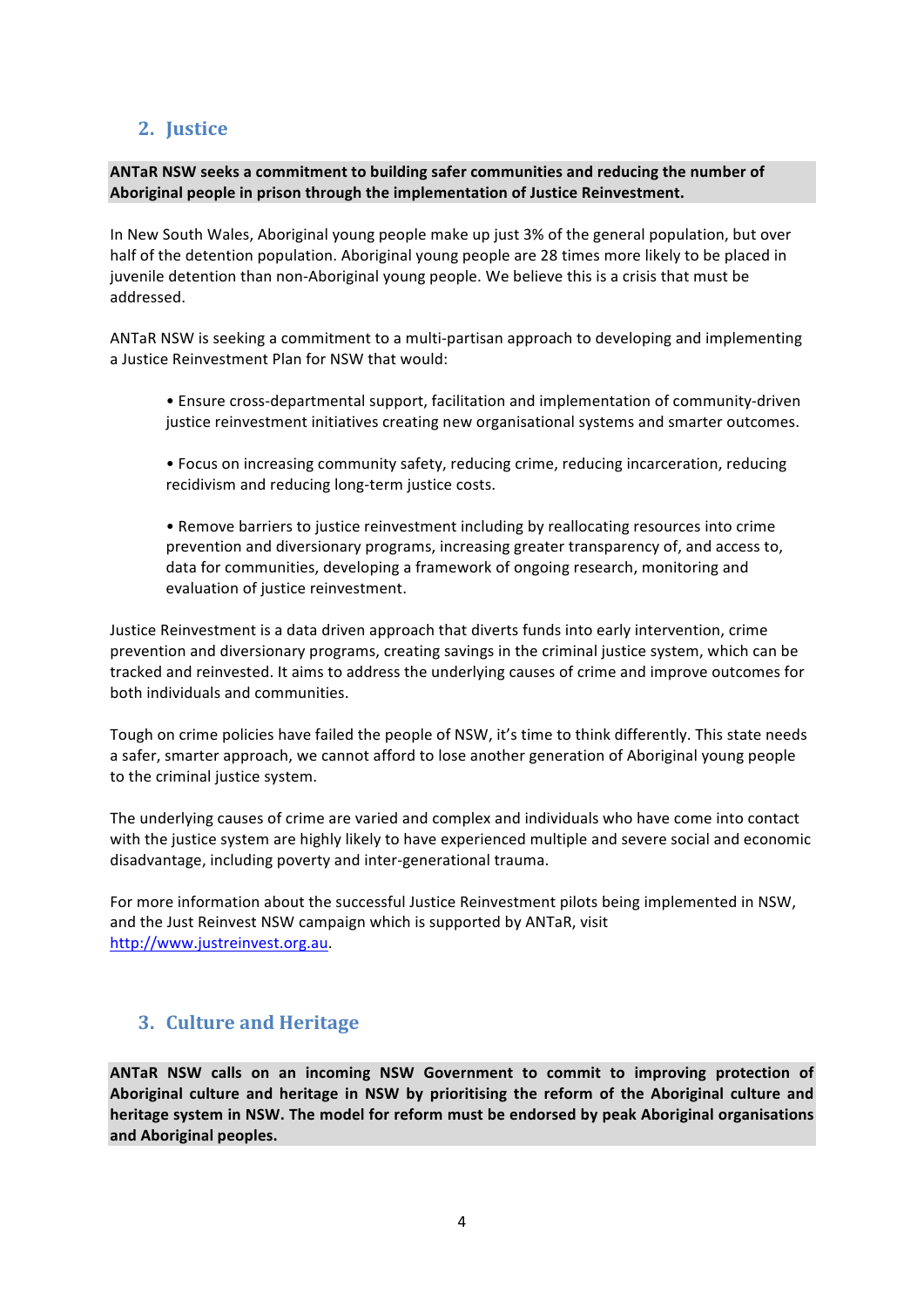It is well recognised that there is a strong link between Aboriginal culture and indicators of socioeconomic outcomes, in particular the positive impact culture has on Aboriginal peoples overall wellbeing. 

ANTaR NSW is of the view that Aboriginal people in NSW have inherent ownership of, and right to control and manage Aboriginal culture and heritage.

In NSW, the main law which protects Aboriginal culture and heritage is the *National Parks and Wildlife Act 1974*, which generally provides that all Aboriginal objects are considered to be the property of the Crown. This law is outdated and ineffective in protecting Aboriginal heritage and providing for Aboriginal people's rights and interests. In October 2013 the NSW Government released a Government model for reform, but these reforms appear to have stalled.

ANTaR NSW calls on an incoming NSW Government to prioritise the reform of the Aboriginal culture and heritage system in NSW. In this process, an incoming NSW Government must:

- Focus on creating ways to better recognise, protect and promote Aboriginal culture and heritage, including in development processes,
- Recognise the culture and heritage roles of Aboriginal groups and organisations in any reform proposals and models,
- Genuinely engage Aboriginal communities in decisions about Aboriginal culture and heritage,
- Ensure that timeframes for the development of a model allows for proper consultation and meaningful input from Aboriginal peoples, and
- Ensure that there is consultation with Aboriginal peoples on a draft Bill prior to the introduction of the Bill into NSW Parliament.

Any reforms must recognise the rights of Aboriginal peoples to ownership of their culture and heritage and to exercise free, prior and informed consent (as specified in the United Nations Declaration on the Rights of Indigenous Peoples to which Australia is a signatory) in decision-making regarding Aboriginal culture and heritage.

#### **4. Crown lands review**

ANTaR NSW seeks a commitment from an incoming NSW Government for good faith cooperation, collaboration and transparency in the Crown lands review process. Crown Lands in NSW are public lands that must be managed in a way which recognises and protects the culture and heritage in those lands, facilitates the rights of Traditional Owners over those lands, Aboriginal peoples and Aboriginal Land Councils, and the maintains the ability of Land Councils to make claims through the *Aboriginal Land Rights Act***.** 

The Crown Land Estate represents approximately 42% of the NSW landmass, with 580,000 individual parcels of land.

Crown Lands, particularly Travelling Stock Routes, are also home to a significant number of Aboriginal culture and heritage sites. Traditional Owners, through the native title system, have made a number of claims over Crown Lands, which are currently being considered by the courts. Where Aboriginal People are able to prove that they are the Traditional Owners of an area, that they have maintained their traditional laws and cultural connections to that land, and that their traditional land title has survived all that has happened to that land since colonisation, their rights as native title holders can be recognised. These rights can range from the right to access land for cultural purposes through to the right to manage and control that land.

In addition to native title, under the *Aboriginal Land Rights Act* 1983 (NSW) Aboriginal Land Councils can made claims to Crown Lands that are not needed for an essential public purpose. Land Councils must manage their lands the benefit of all Aboriginal people in their community. There are a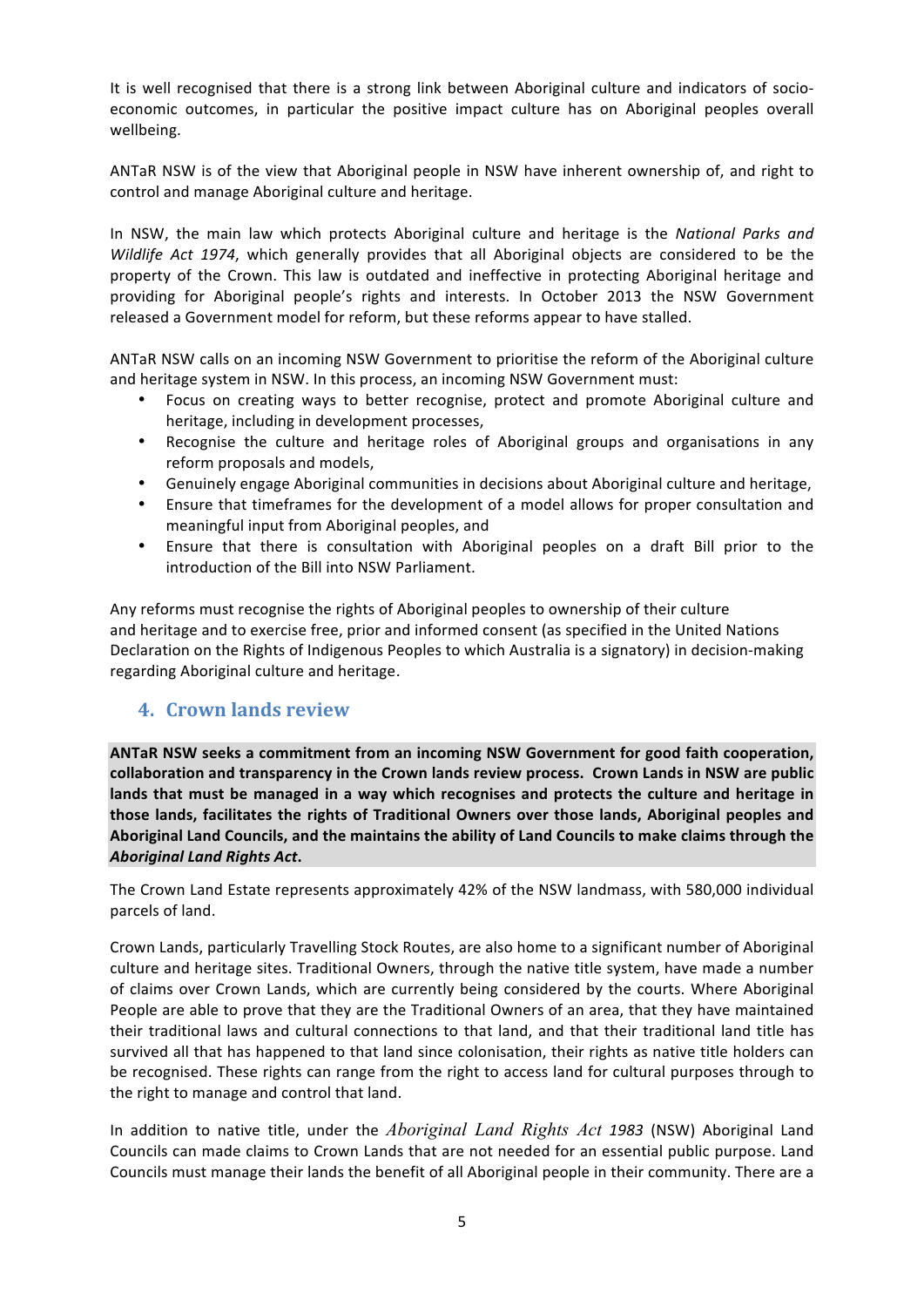large number of land claims over Crown Land, which the State Government has not processed - in some cases for more than 10 years.

In June 2012 the NSW Government began a review into the management of Crown land. It is expected that this review will continue in 2015.

It is imperative that changes to the way Crown land is owned and managed in NSW does not further disadvantage Aboriginal people by reducing their ability to claim vacant Crown land under the *Aboriginal Land Rights Act 1983* or by diminishing the involvement of Aboriginal people in decisions about land, or by undermining or extinguishing their rights to that land under native title.

Throughout the review process very limited detail was provided regarding the conduct and the scope of the review and implications for Aboriginal land rights or native title. ANTaR NSW seeks a commitment from the incoming NSW Government that the compensatory and remedial intent of the *Aboriginal Land Rights Act will not be undermined by the review process or in new Crown lands laws,* or native title.

ANTaR NSW advocates for Aboriginal peoples interests in Crown land to be embedded in proposals relating to Crown land management and ownership.

ANTaR NSW is also concerned to ensure that best practice land management is embedded in any new proposals relating to how Crown land is owned and managed. Best practice land management should include community, cultural and environmental considerations.

#### **5. Education**

ANTaR NSW seeks from the incoming NSW Government a commitment that education **programs and curriculum are developed to support Aboriginal cultural identity and Aboriginal**  community involvement in decision making. ANTaR NSW seeks assurances from an incoming government that the Aboriginal education budget is quarantined from budget cuts.

An incoming government must ensure that Aboriginal students throughout NSW benefit from education programs and curriculum that support cultural identity and community involvement in decision making.

ANTaR NSW supports initiatives that work towards students transitioning to further education and employment. These initiatives must have an emphasis on teaching Aboriginal languages and culture at school with the involvement of community members including Elders and must support Aboriginal communities' involvement in decision-making.

Aboriginal students are particularly vulnerable to the consequences of government education budget reductions. ANTaR NSW seeks an assurance from an incoming government that budget allocations to Aboriginal education are quarantined from budget cuts, and that some recent funding decisions are reversed. In particular budgets for funding for preschools, specialist assistance such as specialist teachers, Aboriginal Education Officers and Assistants, Home School Liaison Officers, teacher's aides and school counsellors must not be reduced, and in fact should be supported by an increased budget allocation. This would support measures to close the education gap between Aboriginal and non-Aboriginal students.

Additionally, ANTaR NSW seeks to ensure the Gonski reform allocations for Aboriginal students will be quarantined under school global budgets for principals to spend only in consultation with Aboriginal students and their Aboriginal community.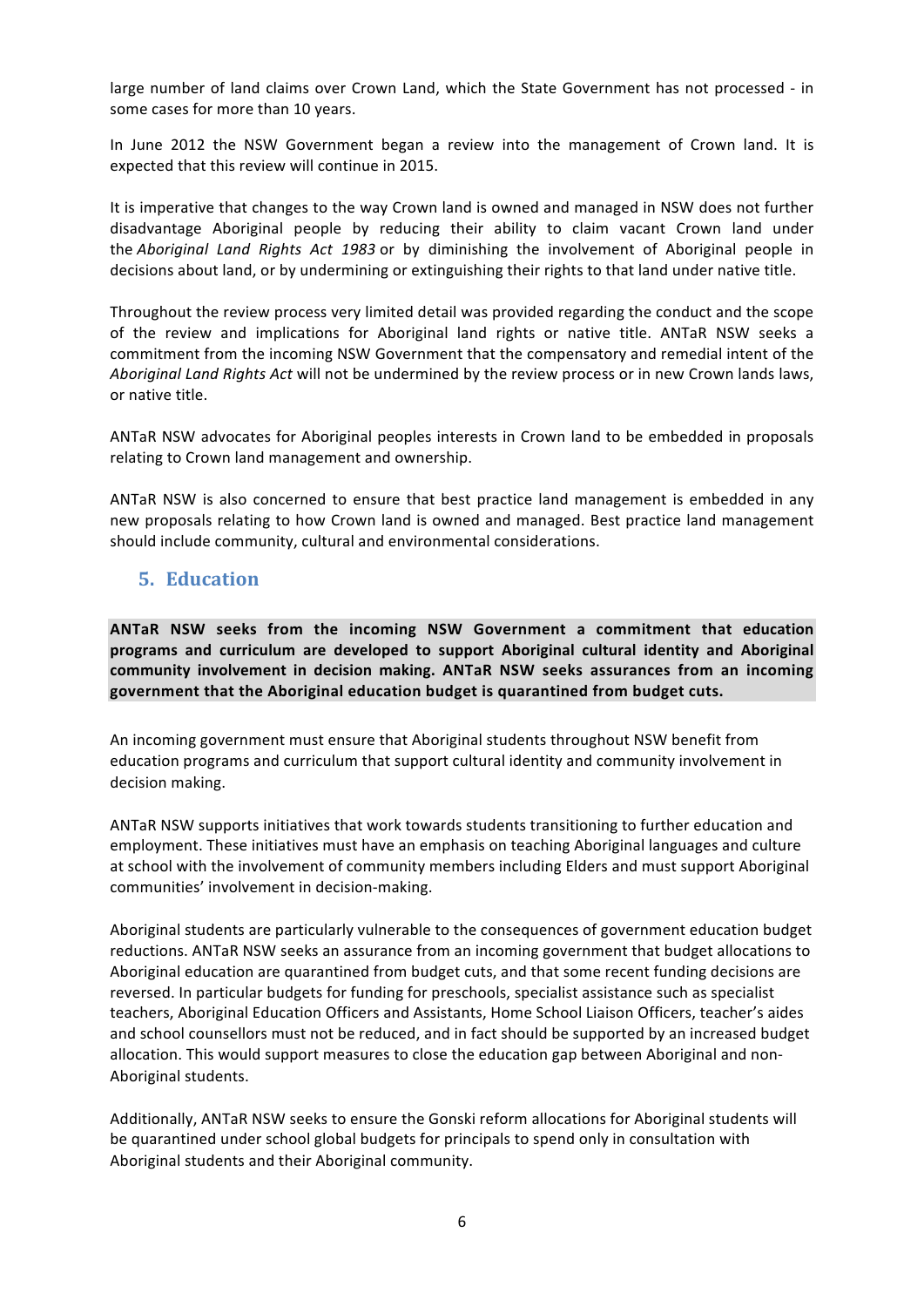Aboriginal students will be among the hardest hit as a result of the federal government's 2014 budget announcement that it will not fund the bulk of the six year Gonski reforms. Literacy programs and remedial support are among measures at risk.

# **6. TAFE**

#### ANTaR NSW seeks from the incoming NSW Government a commitment to a greater investment in TAFE funding, to ensure more Aboriginal people have access to training skills and support.

Access to TAFE courses has long been recognised as an important pathway for young Aboriginal people to complete secondary schooling or to transition from school to work.

ANTaR NSW is concerned about the reduction in TAFE courses available, the impact of increased fees and charges, the commercial imperatives and quality control on private colleges, more limited fee exemptions and the tendency for TAFE to give priority to profitable courses.

ANTaR NSW has reported concerns that, for example:

- the majority of diploma courses will now only be offered commercially with high fees and charges for full cost recovery;
- exemptions for Aboriginal people under Smart and Skilled may no longer apply after the first entitlement;
- subsidised courses such as the Diploma of Aboriginal Studies have been phased out in favour of a similar commercial course requiring much higher fees and charges and probably student debt under the so-called "Fee Help". This will prevent many or most Aboriginal students from enrolling;
- OTEN Aboriginal Studies courses which gave advanced standing at some universities have been discontinued or fully commercialised with high fees and charges, thus reducing the number of potential high level success stories of students as have previously occurred, e.g. one progression to a qualified doctor of medicine;
- Aboriginal students particularly those on Centrelink payments have less access to computers than non-Indigenous students, making it more difficult to utilise on-line learning and resources ; and
- Funding cuts have prevented the preparation of some on-line units.

ANTaR NSW calls on an incoming NSW Government to commit to having cuts reversed and supporting a greater investment in TAFE funding. We urge an incoming NSW Government to work to ensure TAFE remains the best, most widely available and affordable provider of vocational education and training for Aboriginal students in NSW.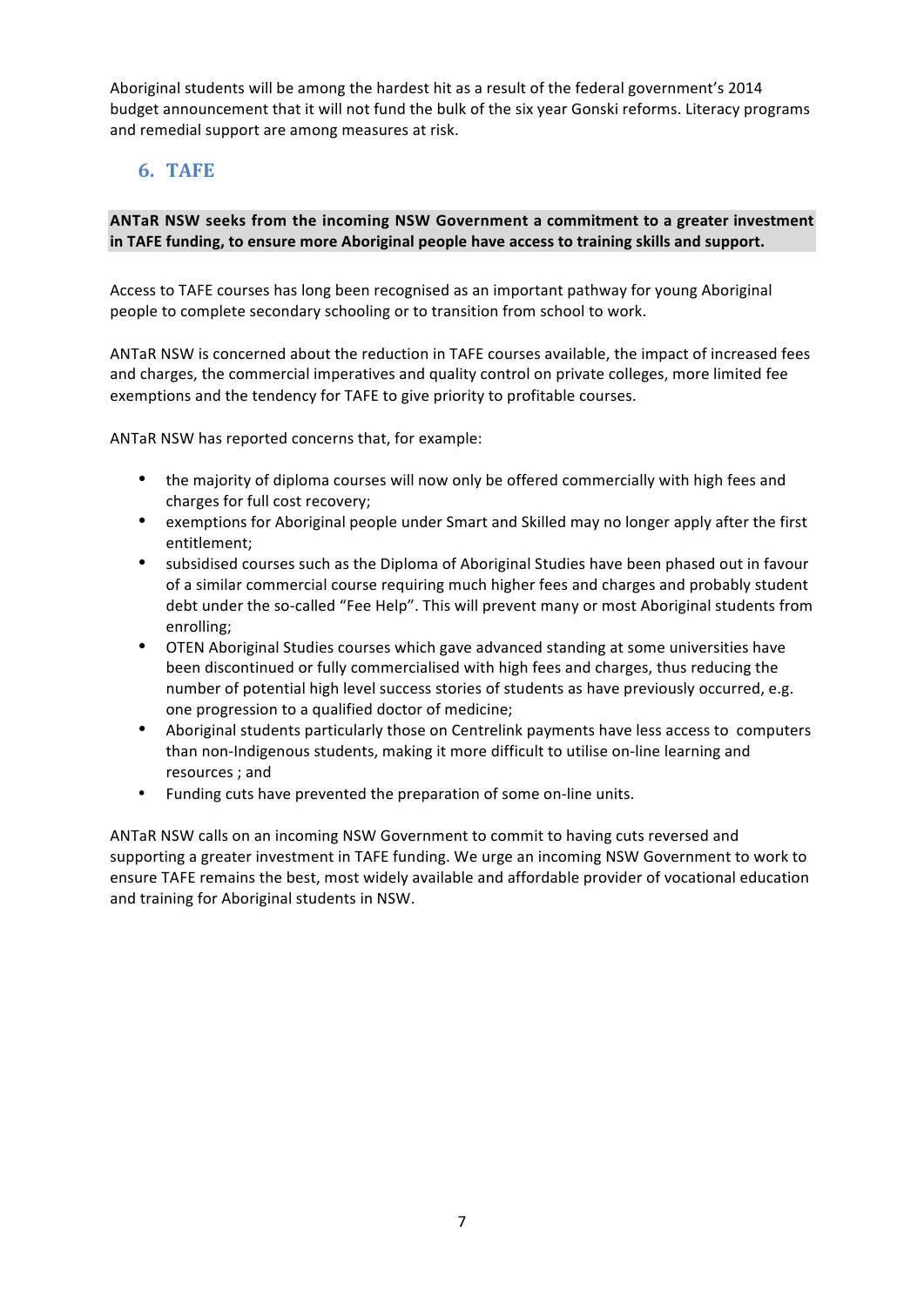# **7. Closing the Gap in Indigenous Disadvantage**

ANTaR NSW calls on the NSW Government to champion the continuation of a nationally coordinated approach to Closing the Gap through the Council of Australian Governments and to advocate for the inclusion of justice targets in the framework. NSW must commit to making NSW progress more transparent through a state-level annual Closing the Gap progress report **to NSW Parliament.**

Efforts to close the life expectancy gap between Aboriginal and Torres Strait Islander people and non-Indigenous Australians has resulted in an increase nationally in life expectancy of 1.6 years for Aboriginal and Torres Strait Islander men and .06 year for Aboriginal and Torres Strait Islander women.

These absolute gains have been welcomed by the Close the Gap Campaign, however there still remains a 10-year life expectancy gap nationally between Aboriginal and Torres Strait Islander people and other Australians. If we are to achieve health equality by 2030 renewed and invigorated commitment is required from all levels of government. NSW specific results and progress should be made public.

A nationally co-ordinated and adequately resourced implementation plan for the National Aboriginal and Torres Strait Islander Health Plan, including an investment in primary health care services is required. 

For more information see the Closing the Gap campaign: www.oxfam.org.au/closethegap

ANTaR NSW calls on the incoming government to play a leading role on the Council of Australian Governments to ensure that the effort to close the life expectancy gap remains a national priority.

ANTaR also calls on the state government to report to the NSW Parliament on their contribution to 'closing the gap' in Indigenous disadvantage covering progress on the following building blocks of the 'Closing the Gap' Framework:

- **Early childhood**
- Economic participation
- Governance and leadership
- Health
- **Healthy homes**
- Safe communities
- Schooling

One of the key areas where we are failing to close the gap is in justice. More than 20 years into the Royal Commission into Aboriginal Deaths in Custody the gap between the proportion of Aboriginal and non-Aboriginal people being jailed is growing - and growing fastest in relation to Aboriginal children and women.

It is for this reason that ANTaR NSW believes that Justice Targets as part of the Safe Communities building block of the Closing the Gap Framework are an essential element to reducing unacceptable incarceration rates around the nation.